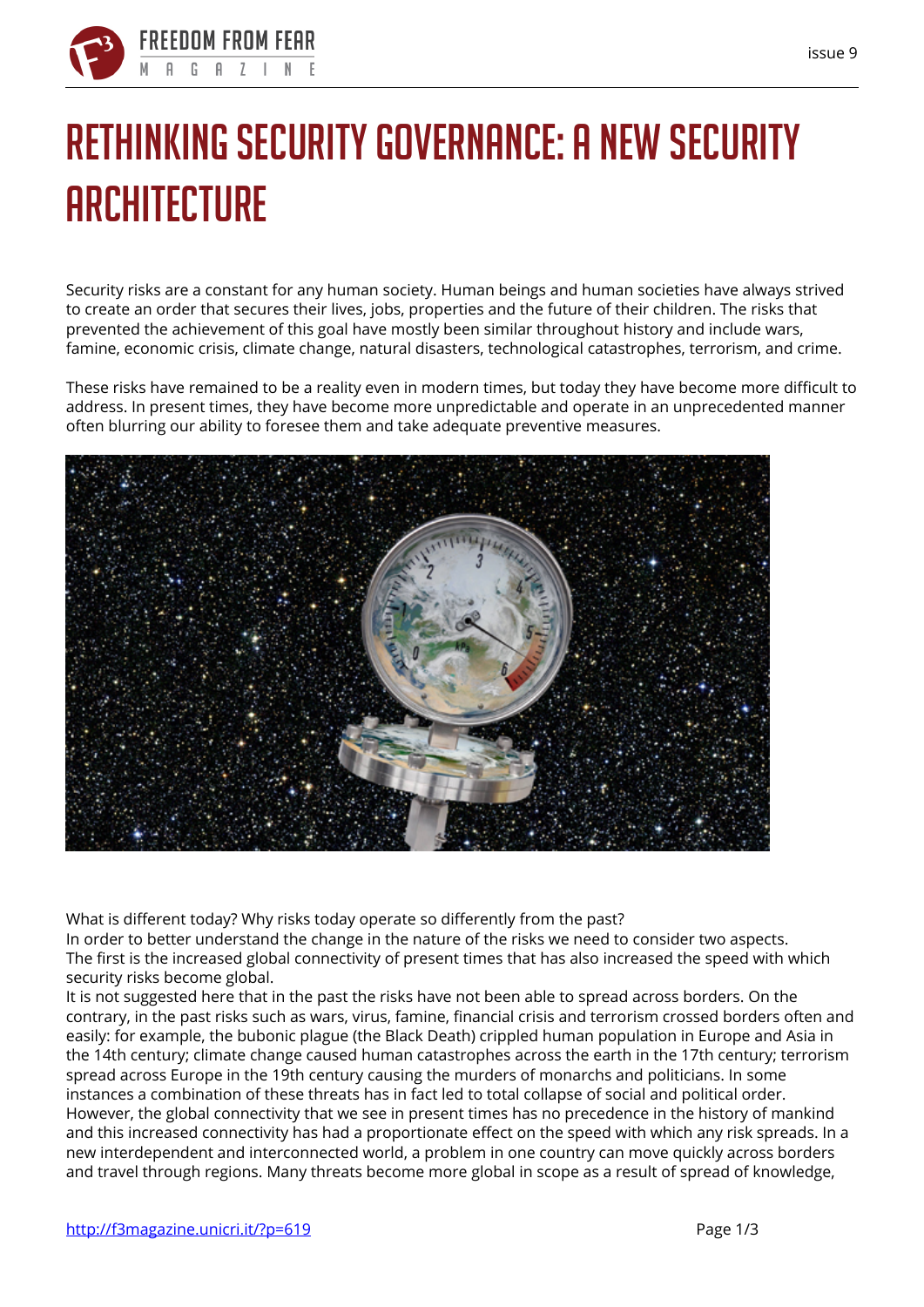easy access to technological advances and the movement of people. The United Nations High-level Panel on Threats, Challenges and Change has confirmed this phenomenon in its report in 2004, where the panel observes - "Today, more than ever before, threats are interrelated and a threat to one is a threat to all. The mutual vulnerability of weak and strong has never been clearer."

*(1)*The examples are right before our eyes. The pandemics caused by avian flu and severe acute respiratory syndrome (SARS) showed how a disease can, in a few weeks, affect many different geographical regions of the world.

Al Qaida "brand" has become rapidly global and operational in many countries. In 2008 the subprime mortgage crisis that started in the United States of America led to a global financial crisis and recession. We should also consider that the global spread of dual-used technologies is making it easier to develop dangerous chemical, biological, radiological and nuclear (CBRN) weapons. As the cosmologist and astrophysicist Martin Rees put it, "The twenty-first century is the first in the Earth's history when one species, ours, has the power to determine the fate of the entire biosphere."*(2)*

The second aspect relates to the inability of the nation-state (notably the main actor responsible for security) to deal with global challenges. While global connectivity has increased the speed with which risks spread and consequently their magnitude, it has, at the same time, negatively impacted on the states' ability to control them. Privatization, deregulation, international rules and standards, limitation in taxation, all of them have restricted the freedom of states to operate in the area of security. Current political and legal structures are also proving to be inadequate for dealing with global challenges in areas such as information technology and biotechnology, where the speed, distribution and ease of using technology is growing while the costs for accessing the equipment and technology are dropping.

Neither existing international organizations nor other international systems can replace the state in confronting these risks. International systems and mechanisms have clear limitations, especially in terms of legal mandate, resources and consensus.

So what can be done to confront the security risks in present times?

It must be conceded that a specific cure is not available. However, if we start realizing that globalization, apart from changing the nature of risks, has also brought to us resources and opportunities that could not have been imagined before, we can start thinking and designing a new security architecture.

This new security architecture should reconsider security at local level. It should be able to understand the interconnection between different risks by juxtaposing state security with economics, health, food, social and environmental needs.

*(3)* It should also be able to untangle the chains of their causation of risks and predict the long term consequences of policy decisions. One of the basic tenets of such a security framework should be that security is no longer a monopoly of "traditional security agencies", rather security can be achieved only through involvement of relevant stakeholders from various disciplines – including science and security communities, international organizations, industry and civil society. This human-centric networked approach is necessary to better understand the nature of the global risks in present times, identify solutions and create consensus around decentralized governance of security.

The new security architecture should, however, not be seen as replacing the state-centric traditional solutions, but it should rather supplement them with the networked approaches. But designing the new architecture would entail a change in the constitutional nature of state, where, for example, domestic and international affairs of the state would have to be aligned rather than being carried out in isolation. To some extent, a drastic change in the nature of state functioning has already happened in recent times as states have more regularly been relying on the assistance of non-state organizations for the purposes of dispensing services in key areas such as policing, justice system, social security and armed forces.

Beyond the local level the new security architecture should also rethink security at international level. As the United Nations High-level Panel on Threats, Challenges and Change noted: "'No State, no matter how powerful, can by its own efforts alone make itself invulnerable to today's threats. Every State requires the cooperation of other States to make itself secure. It is in every State's interest, accordingly, to cooperate with other States to address their most pressing threats, because doing so will maximize the chances of reciprocal cooperation to address its own threat priorities."*(4)*

Yet a realistic "collective security" should consider that not all States are equal in terms of military, economic and intellectual power, and that there are more powerful countries that allocate large amount of aid to countries perceived as a risk to their own security interests. Indeed international agenda and funds are mainly governed by top-down approaches that seek short-term state-centric security solutions, treating